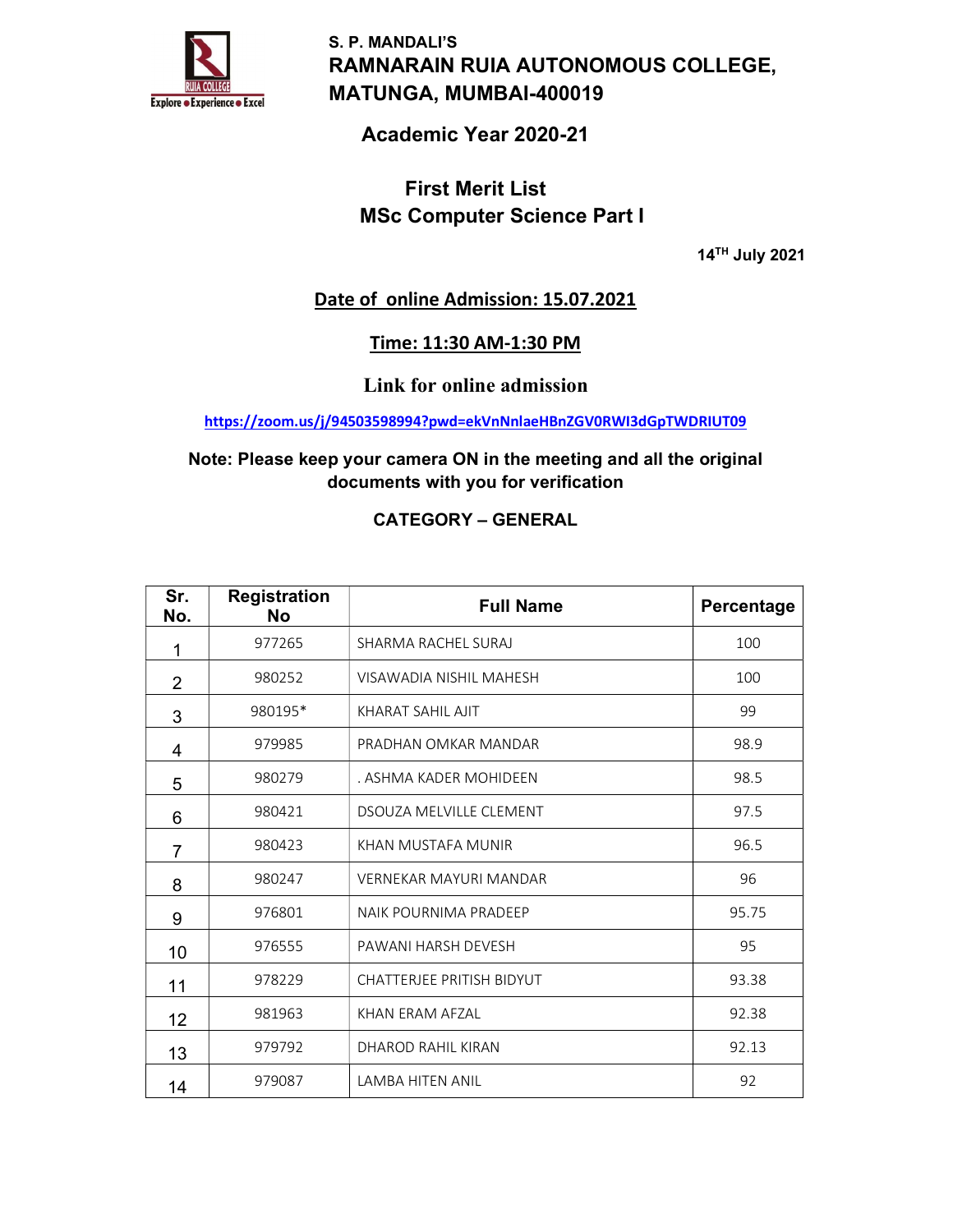

S. P. MANDALI'S RAMNARAIN RUIA AUTONOMOUS COLLEGE, MATUNGA, MUMBAI-400019

# Academic Year 2020-21

# First Merit List MSc Computer Science Part I

14TH July 2021

## Category: EWS

| <b>No Applications Received</b> |
|---------------------------------|
|                                 |

#### CATEGORY –SC

|   | 980029 | NAVGIRE SHREYA SUBHASH       | 91.13 |
|---|--------|------------------------------|-------|
| റ | 980013 | MANDAPF SNEHA BHIMRAO        | 89.88 |
| 2 | 979816 | PATTAN CHETAN CHANDRASHEKHAR | 86.5  |
|   | 980447 | SOLAPURE SUMEFT SURYAKANT    | 86    |

## Category: ST

| <b>No Applications Received</b> |  |
|---------------------------------|--|
|                                 |  |

### CATEGORY - VJDT(A)

|  | $\sim$ $\sim$ $\sim$ $\sim$<br>ت ،<br>◡<br>ᅩᇰᆂ<br>╯ | SANJAY<br><b>RAJP</b><br>'AMINI. | $\sim$ $\sim$<br>nu<br>◡◡.◡◡ |
|--|-----------------------------------------------------|----------------------------------|------------------------------|
|--|-----------------------------------------------------|----------------------------------|------------------------------|

#### CATEGORY - NT(B)

| <b>No Applications Received</b> |
|---------------------------------|
|                                 |

## CATEGORY - NT(C)

### No Applications Received